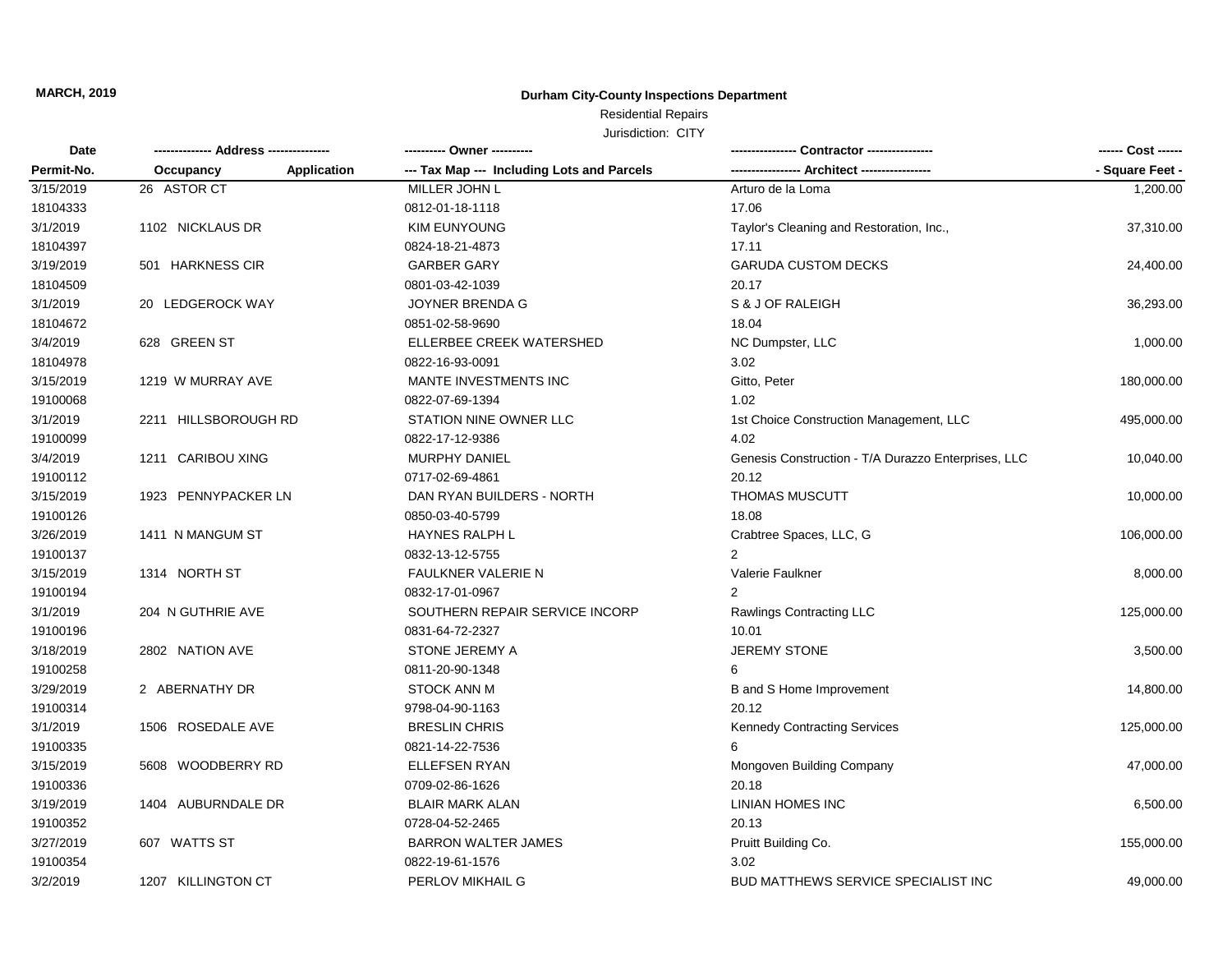## **Durham City-County Inspections Department**

## Residential Repairs

| Date       |                       | ------------       | ---------- Owner ----------                |                                             | ------ Cost ------ |
|------------|-----------------------|--------------------|--------------------------------------------|---------------------------------------------|--------------------|
| Permit-No. | Occupancy             | <b>Application</b> | --- Tax Map --- Including Lots and Parcels |                                             | - Square Feet -    |
| 19100360   |                       |                    | 0708-03-02-7020                            | 20.12                                       |                    |
| 3/15/2019  | 4408 DULA ST          |                    | <b>KOSEMPA THOMAS</b>                      | DDM CONSTRUCTION SERVICES, LLC              | 19,560.00          |
| 19100390   |                       |                    | 0803-02-66-3392                            | 17.07                                       |                    |
| 3/12/2019  | 220 BRIDGEFIELD PL    |                    | <b>ZEMIRA LLC</b>                          | <b>Chris Werness</b>                        | 27,470.00          |
| 19100391   |                       |                    | 0812-10-26-9530                            | 17.06                                       |                    |
| 3/1/2019   | 1406 COLEWOOD DR      |                    | VIVERETTE ANNA REBECCA                     | Rawlings Contracting LLC                    | 41,000.00          |
| 19100405   |                       |                    | 0813-03-12-9700                            | 17.07                                       |                    |
| 3/14/2019  | 3129 HOPE VALLEY RD   |                    | MEECE DARIN P                              | <b>SHUAIB HAKEEM</b>                        | 13,500.00          |
| 19100451   |                       |                    | 0820-09-05-0784                            | 20.07                                       |                    |
| 3/2/2019   | 8 ORVIETO WAY         |                    | <b>CHAN TOM</b>                            | Gress's Investments                         | 129,150.00         |
| 19100514   |                       |                    | 0709-03-02-4896                            | 20.18                                       |                    |
| 3/5/2019   | 1123 WOODBURN RD      |                    | <b>MEDDOCK JUSTIN D</b>                    | <b>Justin Meddock</b>                       | 7,415.00           |
| 19100518   |                       |                    | 0811-20-71-7704                            | 6                                           |                    |
| 3/26/2019  | 8602 EAGLE VIEW DR    |                    | <b>GARY DIAMOND HOMES INC</b>              | Sherwood Barbee                             | 17,500.00          |
| 19100524   |                       |                    | 0718-03-12-8119                            | 20.12                                       |                    |
| 3/5/2019   | 2710 AUGUSTA DR       |                    | <b>COONEY HAYNES A</b>                     | <b>CHASE BUILDING COMPANY</b>               | 80,000.00          |
| 19100526   |                       |                    | 0820-05-28-2054                            |                                             |                    |
| 3/2/2019   | 223 DUNHILL DR        |                    | <b>BLEVINS DOUGLAS DANE</b>                | <b>Blue Ribbon Residential Construction</b> | 150,591.00         |
| 19100545   |                       |                    | 0718-02-88-8052                            | 20.11                                       |                    |
| 3/12/2019  | 4510 ROLLINGWOOD DR   |                    | <b>LALLINGER JUSTIN W</b>                  | <b>GARUDA CUSTOM DECKS</b>                  | 14,800.00          |
| 19100554   |                       |                    | 0718-02-79-6886                            | 20.11                                       |                    |
| 3/8/2019   | 1707 FOREST RD        |                    | ELLIOTT CODY DYLAN                         | Jeremy Ruiz                                 | 60,000.00          |
| 19100555   |                       |                    | 0822-06-47-6624                            | 3.01                                        |                    |
| 3/12/2019  | 128 VICTORIAN OAKS DR |                    | <b>AVITABILE MARK</b>                      | Mark R Avitabile                            | 19,050.00          |
| 19100615   |                       |                    | 0729-01-15-8450                            | 20.11                                       |                    |
| 3/11/2019  | 8504 EAGLE VIEW DR    |                    | RIVAS JOSE DARWIN                          | <b>Jose Darwin Rivas</b>                    | 46,760.00          |
| 19100617   |                       |                    | 0718-03-12-8290                            | 20.12                                       |                    |
| 3/8/2019   | 1026 W TRINITY AVE    |                    | <b>SCHMITZ ROBERT L</b>                    | <b>Phil Phillips</b>                        | 5,200.00           |
| 19100619   |                       |                    | 0822-19-61-4084                            | 3.02                                        |                    |
| 3/18/2019  | 41 DAVISSON DR        |                    | UNITED METHODIST RETIREMENT HO             | BERCON BUILDING COMPANY INCORPORATED        | 13,487.00          |
| 19100625   |                       |                    | 0813-12-75-6146                            | 17.07                                       |                    |
| 3/1/2019   | 2204 ALBANY ST        |                    | KING SIDNEY RYAN                           | <b>SIDNEY KING</b>                          | 40,000.00          |
| 19100639   |                       |                    | 0822-05-18-3040                            | 4.01                                        |                    |
| 3/15/2019  | 423 W MAYNARD AVE     |                    | <b>KELLY KAREN A</b>                       | SKYLARK CONSULTANTS, LLC.                   | 3,100.00           |
| 19100658   |                       |                    | 0822-08-98-7263                            | 1.02                                        |                    |
| 3/6/2019   | 2204 WISE PL          |                    | <b>HAYES SYLVIA</b>                        | LANGLEY, MICHAEL                            | 20,000.00          |
| 19100678   |                       |                    | 0830-14-44-1786                            | 20.09                                       |                    |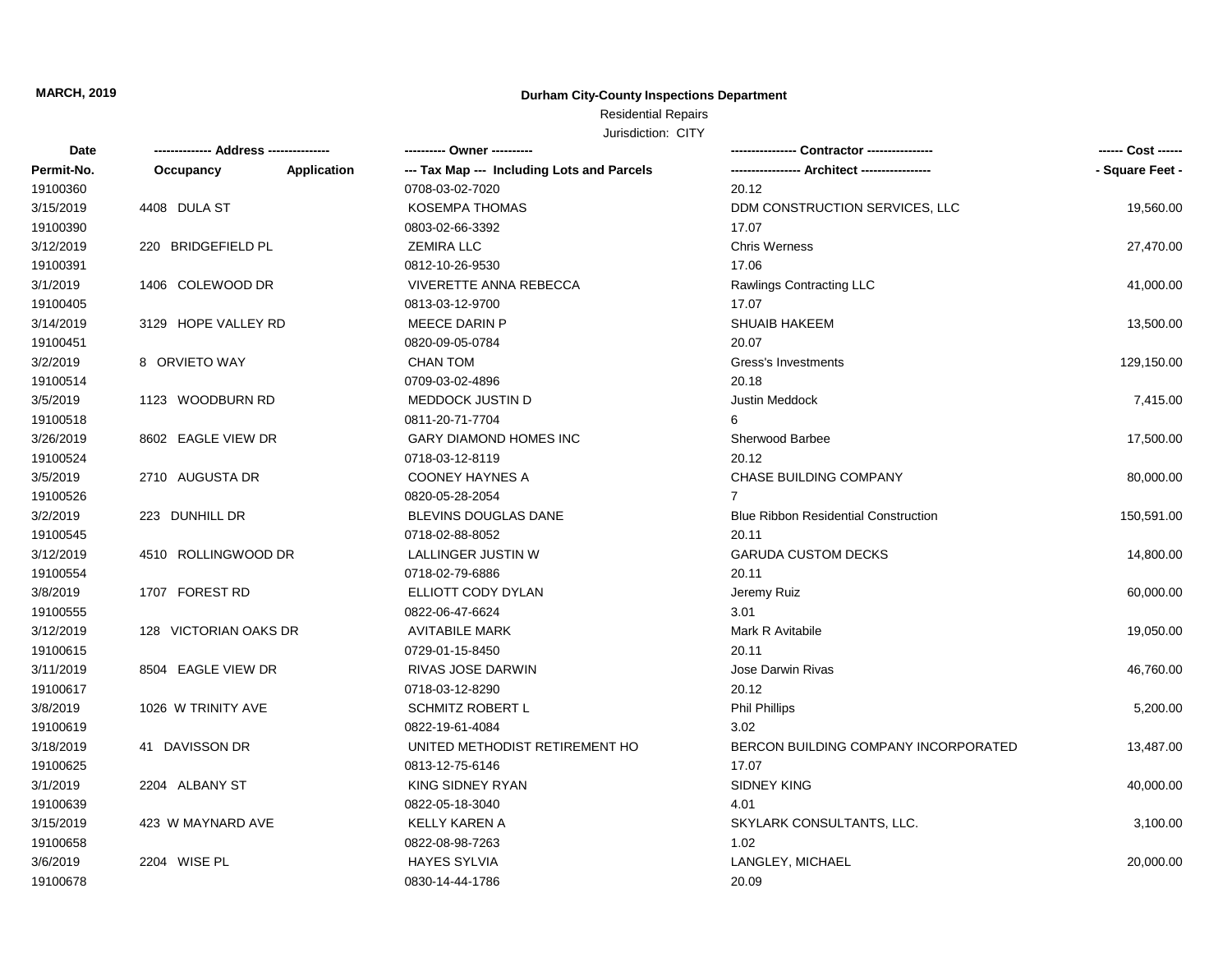## **Durham City-County Inspections Department**

## Residential Repairs

| Date       |                                 | ---------- Owner ----------                |                                              | ------ Cost ------ |
|------------|---------------------------------|--------------------------------------------|----------------------------------------------|--------------------|
| Permit-No. | <b>Application</b><br>Occupancy | --- Tax Map --- Including Lots and Parcels |                                              | - Square Feet -    |
| 3/14/2019  | 354 CALLANDALE LN               | JARVIS ADAM C                              | Sierra Structures, Inc.                      | 19,980.00          |
| 19100706   |                                 | 0850-03-04-1341                            | 18.05                                        |                    |
| 3/14/2019  | 1620 DELAWARE AVE               | <b>BLIWISE ROBERT J</b>                    | <b>ARTISTRY IN PLANTS</b>                    | 28,000.00          |
| 19100737   |                                 | 0822-10-37-4342                            | 4.01                                         |                    |
| 3/2/2019   | 3318 ANNANDALE RD               | DOMINIC THOMAS W                           | THE CARPENTER'S BROTHER                      | 22,800.00          |
| 19100739   |                                 | 0801-04-53-8869                            | 20.17                                        |                    |
| 3/29/2019  | 317 E PILOT ST                  | SIDDIQ KHADIJAH S                          | Gitto, Peter                                 | 35,000.00          |
| 19100747   |                                 | 0820-11-66-9876                            | 13.04                                        |                    |
| 3/15/2019  | 2029 FRONT ST                   | FAIRVIEW LAND & VENTURE II LLC             | Prince & Sons, Inc.                          | 11,945.00          |
| 19100749   |                                 | 0813-20-81-0642                            | 17.05                                        |                    |
| 3/12/2019  | 1106 ANDERSON ST                | <b>RWAYITARE GADI</b>                      | Gadi Rwayitare                               | 11,050.00          |
| 19100758   |                                 | 0811-12-95-6095                            | 6                                            |                    |
| 3/8/2019   | 415 GREYSTONE DR                | <b>EVANS STELLA B</b>                      | Brustad Builders, T/A Greg L. Brustad        | 4,201.00           |
| 19100759   |                                 | 0841-02-96-6256                            | 18.04                                        |                    |
| 3/15/2019  | 2405 HART ST                    | DURHAM COMMUNITY LAND TRUSTEES             | DURHAM COMMUNITY LAND TRUSTEES               | 94,000.00          |
| 19100761   |                                 | 0831-15-73-4324                            | 10.01                                        |                    |
| 3/27/2019  | 2504 ASHE ST                    | DURHAM COMMUNITY LAND TRUSTEES             | DURHAM COMMUNITY LAND TRUSTEES               | 83,000.00          |
| 19100762   |                                 | 0831-20-72-7221                            | 10.01                                        |                    |
| 3/17/2019  | 1003 STARLIGHT DR               | <b>KLEIN MICHAEL</b>                       | CQC Home - Custom Quality Carpentry LLC, T/A | 120,000.00         |
| 19100775   |                                 | 0821-18-40-4662                            | 7                                            |                    |
| 3/15/2019  | 4 HENDRICKS CT                  | <b>TYLER JOYCE T</b>                       | Joyce Tyler                                  | 3,700.00           |
| 19100776   |                                 | 0810-15-53-7206                            | 20.07                                        |                    |
| 3/1/2019   | 4630 ANGIER AVE                 | <b>SWAN CHRISTIAN JUDSON</b>               | FOUNDATION XPERTS, LLC                       | 10,000.00          |
| 19100784   |                                 | 0759-01-16-8707                            | 18.05                                        |                    |
| 3/1/2019   | 810 LANCASTER ST                | <b>HERMAN MIRIAM LESLIE</b>                | <b>FOUNDATION XPERTS, LLC</b>                | 4,500.00           |
| 19100785   |                                 | 0822-15-52-6792                            | 3.01                                         |                    |
| 3/1/2019   | 2603 MAGNOLIA TREE LN           | <b>BROWN ANDREA E</b>                      | FOUNDATION XPERTS, LLC                       | 10,500.00          |
| 19100786   |                                 | 0830-04-50-5084                            | 20.14                                        |                    |
| 3/18/2019  | 1411 LATHROP ST                 | DURHAM COMMUNITY LAND TRUSTEES             | DURHAM COMMUNITY LAND TRUSTEES               | 83,000.00          |
| 19100800   |                                 | 0831-11-66-6475                            | 10.02                                        |                    |
| 3/11/2019  | 2 DARTFORD CT                   | SENNHAUSER SHIRLEY ANN                     | K & M CONSTRUCTION CO.                       | 23,600.00          |
| 19100808   |                                 | 0708-01-35-6679                            | 20.12                                        |                    |
| 3/15/2019  | 3626 HATHAWAY RD                | MCHUGH PHILIP D                            | CHASE BUILDING COMPANY                       | 488,000.00         |
| 19100816   |                                 | 0719-02-69-7981                            | 20.08                                        |                    |
| 3/17/2019  | 13 FLOWERING APRICOT DR         | <b>ROBBINS PAUL</b>                        | <b>GLASGOW VENTURES, LLC</b>                 | 10,412.00          |
| 19100820   |                                 | 0739-02-68-5464                            | 20.14                                        |                    |
| 3/8/2019   | 1211 LINWOOD AVE                | IQ REAL ESTATE INVESTING LLC               | ROLLING HILLS MANAGEMENT, INC.               | 22,800.00          |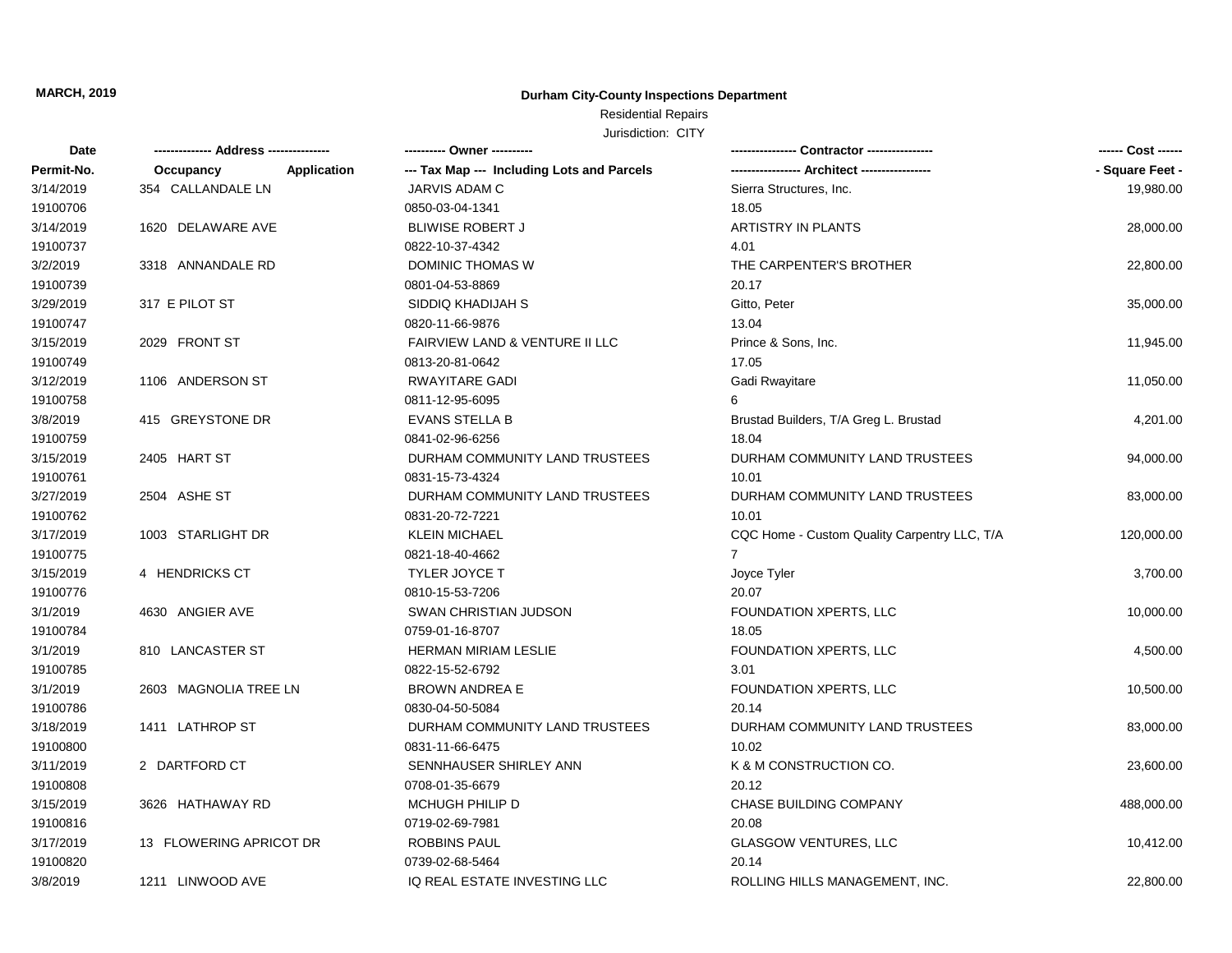## **Durham City-County Inspections Department**

## Residential Repairs

| Date       |                                 | ---------- Owner ----------                |                              | ------ Cost ------ |
|------------|---------------------------------|--------------------------------------------|------------------------------|--------------------|
| Permit-No. | <b>Application</b><br>Occupancy | --- Tax Map --- Including Lots and Parcels |                              | - Square Feet -    |
| 19100833   |                                 | 0831-17-21-3442                            | 14                           |                    |
| 3/6/2019   | 317 EXCALIBUR DR                | PATEL JIGNA H                              | SAL CONSTRUCTION CO          | 184,859.00         |
| 19100841   |                                 | 0757-01-09-3519                            | 20.14                        |                    |
| 3/11/2019  | 314 EAST END AVE                | IQ 60 LLC                                  | Alfredo Villatoro            | 15,500.00          |
| 19100848   |                                 | 0840-05-09-3779                            | 18.02                        |                    |
| 3/7/2019   | 112 FILIGREE WAY                | <b>HOLSTON TAYLOR JEAN</b>                 | Jason Taylor                 | 5,000.00           |
| 19100855   |                                 | 0717-04-80-2572                            | 20.12                        |                    |
| 3/27/2019  | 1510 LATHROP ST                 | LONG NICHOLAS WILSON                       | Nicholas Long                | 1,200.00           |
| 19100856   |                                 | 0831-11-66-9260                            | 10.02                        |                    |
| 3/8/2019   | 1019 ELMIRA AVE                 | PRESCOTT SYLVIA S                          | Sylvia S. Prescott           | 21,500.00          |
| 19100858   |                                 | 0830-03-04-6012                            | 20.09                        |                    |
| 3/25/2019  | 814 E NC 54 HWY                 | <b>SCRUGGS GEORGE C</b>                    | Hallenborg, Jonathan Sherman | 15,290.00          |
| 19100861   |                                 | 0728-03-34-2800                            | 20.12                        |                    |
| 3/7/2019   | 1104 EVA ST                     | <b>WOODS JONATHAN</b>                      | LUI HUNG WONG                | 700.00             |
| 19100862   |                                 | 0831-11-56-0542                            | 10.01                        |                    |
| 3/8/2019   | 404 PRICE AVE                   | <b>TIMAR LLC</b>                           | Under the House Inc.         | 12,300.00          |
| 19100863   |                                 | 0821-20-91-1433                            | 13.01                        |                    |
| 3/8/2019   | 400 PRICE AVE                   | <b>TIMAR LLC</b>                           | Under the House Inc.         | 12,300.00          |
| 19100864   |                                 | 0821-20-91-1433                            | 13.01                        |                    |
| 3/8/2019   | 402 PRICE AVE                   | <b>TIMAR LLC</b>                           | Under the House Inc.         | 12,300.00          |
| 19100866   |                                 | 0821-20-91-1433                            | 13.01                        |                    |
| 3/8/2019   | 406 PRICE AVE                   | <b>TIMAR LLC</b>                           | Under the House Inc          | 12,300.00          |
| 19100867   |                                 | 0821-20-91-1433                            | 13.01                        |                    |
| 3/4/2019   | 3801 HOPE VALLEY RD             | SMITH DAVID W                              | Jolley Builders LLC, Steve   | 85,000.00          |
| 19100877   |                                 | 0719-02-68-8136                            | 20.07                        |                    |
| 3/7/2019   | 702 COLFAX ST                   | DURHAM BUILDING COMPANY LLC                | Durham Building Company, LLC | 1,000.00           |
| 19100884   |                                 | 0831-13-12-5573                            | 13.01                        |                    |
| 3/11/2019  | 14 ST JAMES CT                  | <b>GIRLANDO MARIA E</b>                    | <b>GARUDA CUSTOM DECKS</b>   | 6,400.00           |
| 19100888   |                                 | 0718-02-58-8217                            | 20.11                        |                    |
| 3/11/2019  | 2821 DUKE HOMESTEAD RD          | <b>BONFIGLIO LAUREN</b>                    | <b>GARUDA CUSTOM DECKS</b>   | 7,200.00           |
| 19100889   |                                 | 0823-18-22-5187                            | 17.05                        |                    |
| 3/11/2019  | 208 SILVER PINE CT              | LUTTRELL MICHAEL S                         | Sierra Structures, Inc.      | 17,149.00          |
| 19100929   |                                 | 0727-03-24-3074                            | 20.12                        |                    |
| 3/20/2019  | 3308 ANNANDALE RD               | HOFFMANN NORBERT H                         | The Bath Shop                | 33,912.34          |
| 19100930   |                                 | 0801-04-54-9132                            | 20.17                        |                    |
| 3/18/2019  | 47 CITATION DR                  | LURIE JESSICA B                            | FOUNDATION XPERTS, LLC       | 7,000.00           |
| 19100932   |                                 | 0729-03-02-0986                            | 20.11                        |                    |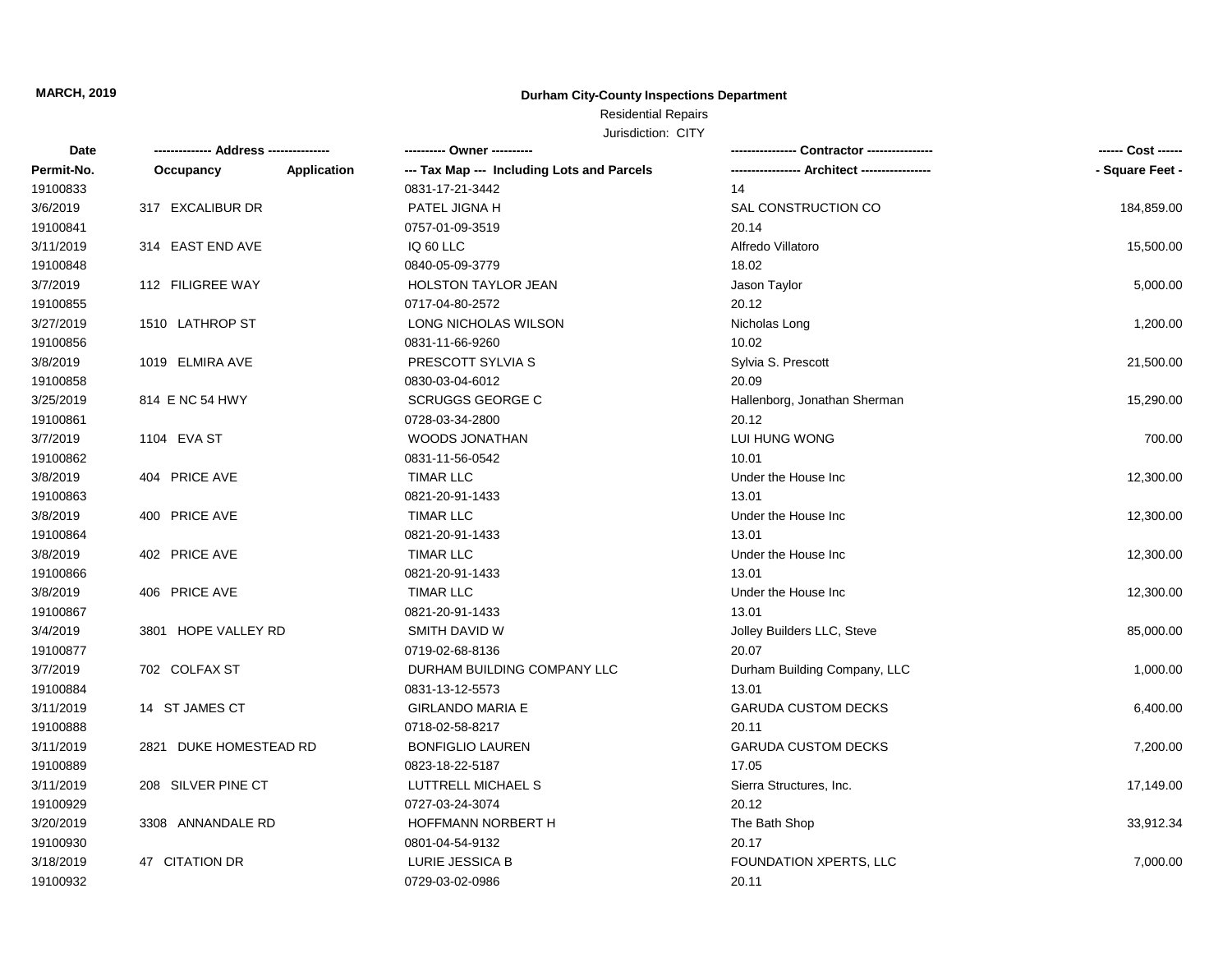## **Durham City-County Inspections Department**

# Residential Repairs

| Date       |                                 | ---------- Owner ----------                |                                                           |                 |
|------------|---------------------------------|--------------------------------------------|-----------------------------------------------------------|-----------------|
| Permit-No. | <b>Application</b><br>Occupancy | --- Tax Map --- Including Lots and Parcels |                                                           | - Square Feet - |
| 3/14/2019  | 3711 SUFFOLK ST                 | AL OBAIDI MUQDAD                           | Ram Jack T/A Foundation Solutions, LLC                    | 18,250.00       |
| 19100934   |                                 | 0810-19-52-6179                            | 20.07                                                     |                 |
| 3/14/2019  | 604 STINHURST DR                | LEE MARK A                                 | Peter Thorn Builders - Construction Supervision Inc., T/A | 95,375.00       |
| 19100945   |                                 | 0728-03-10-3295                            | 20.12                                                     |                 |
| 3/15/2019  | 8005 SOMERDALE DR               | ZIEFLE JONATHAN T                          | Elizabeth Ziele                                           | 600.00          |
| 19100953   |                                 | 0718-03-31-3959                            | 20.12                                                     |                 |
| 3/27/2019  | 3162 ROSE OF SHARON RD          | <b>MCCLAIN CHRISTOPHER R</b>               | Naraida Balajonda                                         | 15,150.66       |
| 19100954   |                                 | 0814-04-72-3394                            | 17.07                                                     |                 |
| 3/14/2019  | 3724 OLD CHAPEL HILL RD         | <b>ESCOBAR FRIEDRICH GUERRERO</b>          | Arnold Smith Excavating                                   | 1,000.00        |
| 19100960   |                                 | 0810-18-22-4768                            | 20.16                                                     |                 |
| 3/17/2019  | 1646 MARION AVE                 | KIM SO YOUNG                               | FOX GENERAL CONTRACTING                                   | 25,523.00       |
| 19100962   |                                 | 0811-15-62-0649                            | 6                                                         |                 |
| 3/15/2019  | 1023 VALLEY ROSE WAY            | LENNAR CAROLINAS LLC                       | <b>Timothy Vaughn</b>                                     | 70,000.00       |
| 19100963   |                                 | 0813-01-27-5557                            | 17.07                                                     |                 |
| 3/14/2019  | 1786 DUNMORE PL                 | <b>HYATT CRAIG K</b>                       | <b>CRAIG HYATT</b>                                        | 10,000.00       |
| 19100965   |                                 | 0708-03-02-7291                            | 20.12                                                     |                 |
| 3/15/2019  | 4602 CUMBERLAND DR              | MUIR ANDREW J                              | Peter Thorn Builders - Construction Supervision Inc., T/A | 95,974.00       |
| 19100974   |                                 | 0802-02-78-7230                            | 17.06                                                     |                 |
| 3/15/2019  | 701 LEE ST                      | <b>MIDFIRST BANK</b>                       | MCKINNEY HOME RENOVATION AND REPAIR, INC.                 | 1,000.00        |
| 19100978   |                                 | 0831-06-39-2742                            | 9                                                         |                 |
| 3/15/2019  | 1221 ROSEDALE AVE               | DURHAM COMMUNITY LAND TRUSTEES             | INFINITE CONTRACTING, LLC.                                | 16,587.00       |
| 19100979   |                                 | 0821-14-34-1197                            | 5                                                         |                 |
| 3/28/2019  | 2515 N ROXBORO ST               | <b>ADAMS MARILYN</b>                       | Joshua W Beaver                                           | 20,500.00       |
| 19100981   |                                 | 0832-09-27-4134                            | 1.01                                                      |                 |
| 3/17/2019  | 16 INNISFREE DR                 | <b>MOORE WILLIAM R</b>                     | Woods Builders, LLC, Charles                              | 23,000.00       |
| 19101002   |                                 | 0810-17-00-1911                            | 20.16                                                     |                 |
| 3/15/2019  | 1105 NINTH ST                   | <b>HARRIS ANN R</b>                        | FOUNDATION XPERTS, LLC                                    | 5,000.00        |
| 19101004   |                                 | 0822-14-34-0782                            | 4.01                                                      |                 |
| 3/15/2019  | 5409 CENTERVILLE LN             | <b>LONGOBARDI LARA</b>                     | Ivan Meresa                                               | 500.00          |
| 19101014   |                                 | 0727-01-27-7413                            | 20.12                                                     |                 |
| 3/15/2019  | 1107 NINTH ST                   | HARRIS ANN R                               | FOUNDATION XPERTS, LLC                                    | 5,000.00        |
| 19101019   |                                 | 0822-14-34-0782                            | 4.01                                                      |                 |
| 3/27/2019  | 5022 WINEBERRY DR               | <b>CLEMONS REMELL S</b>                    | Sierra Structures, Inc.                                   | 30,182.00       |
| 19101035   |                                 | 0728-01-20-8075                            | 20.12                                                     |                 |
| 3/15/2019  | 1211 GASTON MANOR DR            | PULTE HOME COMPANY LLC                     | Arvind Jariwala                                           | 6,500.00        |
| 19101036   |                                 | 0769-03-43-9324                            | 19                                                        |                 |
| 3/15/2019  | 1810 MILAN ST                   | RHODES NANIKA WILLIAMS                     | Prince & Sons, Inc.                                       | 77,517.00       |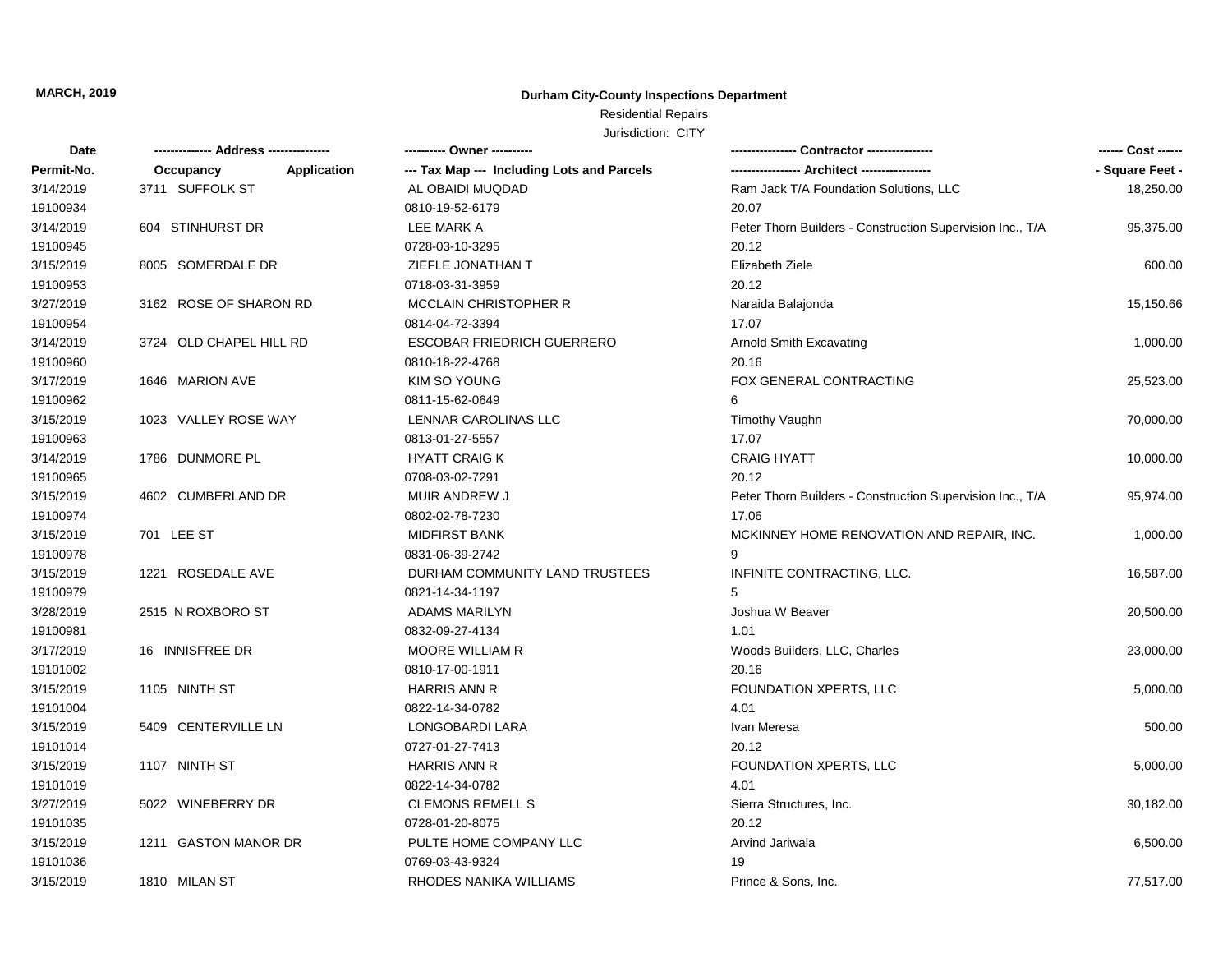## **Durham City-County Inspections Department**

## Residential Repairs

| Date       |                        |             | ---------- Owner ----------                |                                              |                 |
|------------|------------------------|-------------|--------------------------------------------|----------------------------------------------|-----------------|
| Permit-No. | Occupancy              | Application | --- Tax Map --- Including Lots and Parcels |                                              | - Square Feet - |
| 19101062   |                        |             | 0842-03-34-7436                            | 18.01                                        |                 |
| 3/25/2019  | 205 DOWD ST            |             | STELLAR HOMES REAL ESTATE                  | Shireen Fazal                                | 2,500.00        |
| 19101078   |                        |             | 0831-05-19-1141                            | 8.02                                         |                 |
| 3/25/2019  | 1102 MORELAND AVE      |             |                                            | <b>Albert Blake</b>                          | 1,000.00        |
| 19101079   |                        |             | 0821-14-34-3929                            | 5                                            |                 |
| 3/20/2019  | 2300 ALABAMA AVE       |             | KAHN RICHARD G                             | Alpine Electric                              | 3,200.00        |
| 19101082   |                        |             | 0822-05-08-2553                            | 4.01                                         |                 |
| 3/14/2019  | 3802 REGENT RD         |             | <b>MOORMAN CLAUDE T III</b>                | PARKER, DAVID R.                             | 186,591.00      |
| 19101093   |                        |             | 0719-01-17-3884                            | 20.08                                        |                 |
| 3/20/2019  | 5008 FORTUNES RIDGE DR |             | <b>TAYLOR TAIWANA H</b>                    | FOUNDATION XPERTS, LLC                       | 3,000.00        |
| 19101095   |                        |             | 0729-03-03-9249                            | 20.11                                        |                 |
| 3/17/2019  | 4040 NOTTAWAY RD       |             | <b>CREGO ALBERTO JR</b>                    | BUILDSENSE, INC.                             | 460,000.00      |
| 19101097   |                        |             | 0719-01-35-3266                            | 20.08                                        |                 |
| 3/27/2019  | 110 BLACKFORD CT       |             | DABSON BRIAN TRUSTEE                       | <b>Build Moore Exteriors, LLC</b>            | 28,607.00       |
| 19101100   |                        |             | 0846-01-15-7796                            | 21                                           |                 |
| 3/20/2019  | 228 MONMOUTH AVE       |             | OWEN ELIZABETH A                           | Holcomb Demolition, Inc., Cecil              | 1,000.00        |
| 19101103   |                        |             | 0832-17-01-0452                            | $\overline{2}$                               |                 |
| 3/20/2019  | 4040 NOTTAWAY RD       |             | <b>CREGO ALBERTO JR</b>                    | BUILDSENSE, INC.                             | 1,000.00        |
| 19101106   |                        |             | 0719-01-35-3266                            | 20.08                                        |                 |
| 3/20/2019  | 110 N HYDE PARK AVE    |             | <b>HICKS JOSEPH A</b>                      | <b>CHASE BUILDING COMPANY</b>                | 1,000.00        |
| 19101107   |                        |             | 0831-15-53-0889                            | 10.01                                        |                 |
| 3/26/2019  | 5817 NEWHALL RD        |             | TUTTLE BRADLEY E                           | <b>Advanced Structural Repair</b>            | 23,280.00       |
| 19101114   |                        |             | 0727-02-65-8689                            | 20.13                                        |                 |
| 3/27/2019  | 5 KANDES CT            |             | STILLMAN JEANNE F                          | Christopher Haakinson                        | 2,060.00        |
| 19101125   |                        |             | 0727-02-55-3264                            | 20.13                                        |                 |
| 3/20/2019  | 331 WINDRUSH LN        |             | SOWELL BENNIE JR                           | <b>Bennie Sowell</b>                         | 5,000.00        |
| 19101134   |                        |             | 0840-04-93-4230                            | 18.05                                        |                 |
| 3/28/2019  | 1124 SCHOLASTIC CIR    |             | <b>MARTIN LAURA E</b>                      | CQC Home - Custom Quality Carpentry LLC, T/A | 120,502.00      |
| 19101152   |                        |             | 0717-01-38-5481                            | 20.12                                        |                 |
| 3/27/2019  | 6102 CABIN BRANCH DR   |             | <b>VERA GERARDO</b>                        | Sierra Structures, Inc.                      | 27,952.00       |
| 19101157   |                        |             | 0835-02-98-0199                            | 16.01                                        |                 |
| 3/27/2019  | 121 MORNINGSIDE DR     |             | <b>BULLOCK WILLIAM MICHAEL</b>             | William Michael Bullock                      | 60,168.00       |
| 19101158   |                        |             | 0729-03-04-8331                            | 20.11                                        |                 |
| 3/25/2019  | 2109 UNIVERSITY DR     |             | ONEAL SARAH GAITHER                        | <b>Trans Perry</b>                           | 1,000.00        |
| 19101159   |                        |             | 0821-18-40-1380                            | $\overline{7}$                               |                 |
| 3/25/2019  | 104 HAMMOND ST         |             | MONSEIN INVESTMENT LLC                     | BERINI, JOE F., CONST. CO.                   | 1,000.00        |
| 19101160   |                        |             | 0832-05-17-8853                            | 1.01                                         |                 |